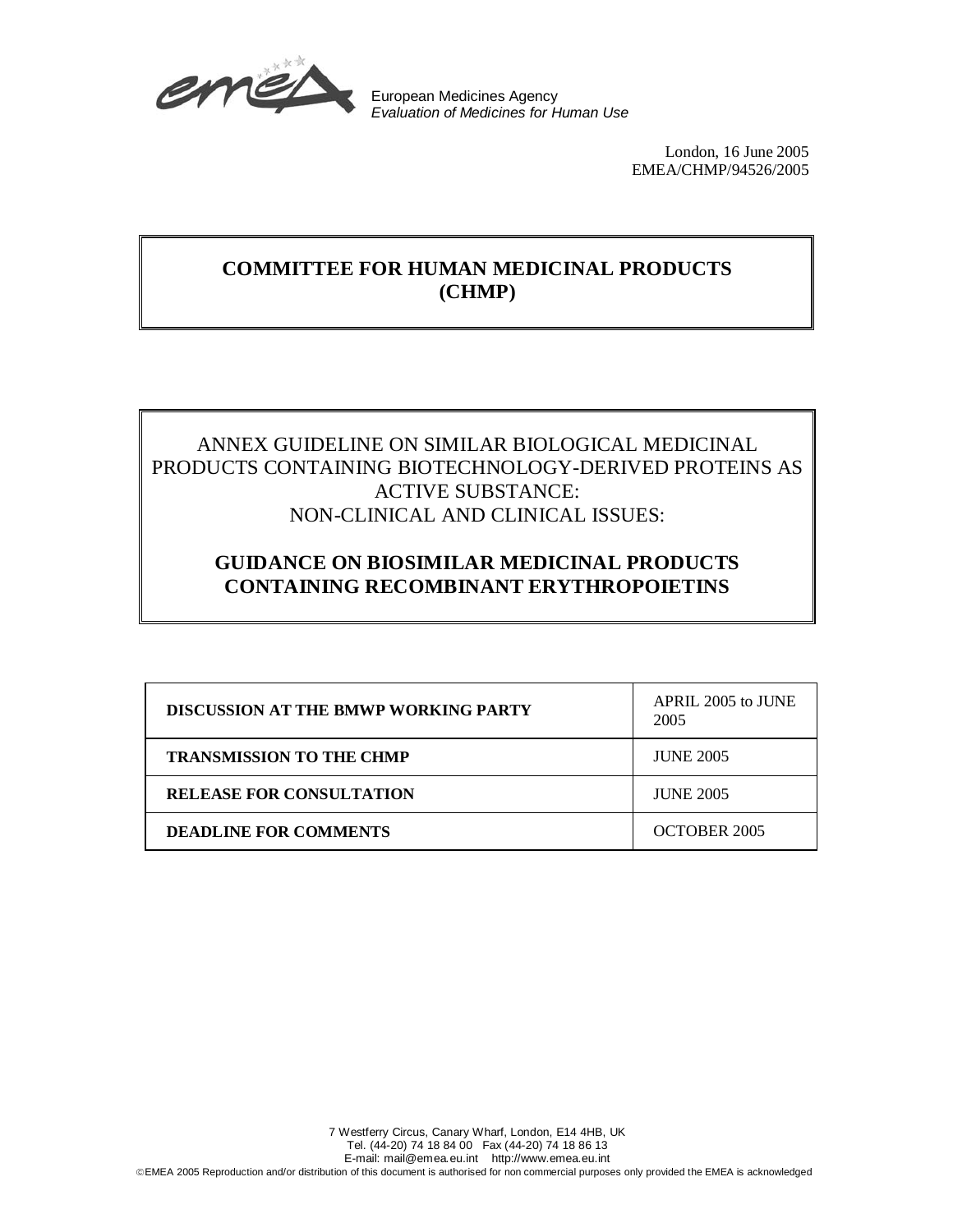## **1. Introduction**

The Marketing Authorisation (MA) application dossier of a new recombinant erythropoietins claimed to be similar to a reference product already authorised shall provide the demonstration of comparability of the product applied for to a reference product authorised in the EU.

Human erythropoietin is a 165 amino acid glycoprotein produced in the kidneys and is responsible for the stimulation of red blood cell production. Erythropoietin for clinical use is produced by recombinant DNA technology (Epoetin) using mammalian cells as expression system.

All epoetins in clinical use have a similar amino acid sequence as endogenous erythropoietin but differ in the glycosylation pattern. Glycosylation is a membrane-bound post-translational process which influences pharmacokinetics and may affect efficacy and safety, particularly immunogenicity.

Epoetin-containing medicinal products are currently indicated for several conditions such as anaemia in patients with chronic renal failure, chemotherapy-induced anaemia in cancer patients, and for increasing the yield of autologous blood from patients in a pre-donation programme. The mechanism of action of epoetin is the same in all currently approved indications but the doses required to achieve the desired response may vary considerably and are highest in the oncology indications. Epoetin can be administered intravenously and subcutaneously.

Recombinant erythropoietins have a relatively wide therapeutic window and are usually well tolerated provided that the stimulation of bone marrow is controlled by limiting the amount and rate of haemoglobin increase. The rate of haemoglobin increase may vary considerably between patients and is dependent not only on the dose of epoetin but also other factors such as iron stores, baseline haemoglobin, and the presence of concurrent medical conditions.

Exaggerated pharmacodynamic response may result in hypertension and thrombotic complications. Moreover, pure red cell aplasia (PRCA), due to neutralising anti-erythropoietin antibodies, has been observed in renal anaemia patients treated with subcutaneously administered epoetin, Because antibody-induced PRCA is a very rare event and usually takes months to years of epoetin treatment to develop, such events are difficult to be picked up in pre-authorisation studies.

## **2. Scope**

The guideline on similar biological medicinal products containing biotechnology-derived proteins as active substance: non-clinical and clinical issues (EMEA/CPMP/42832/05/draft) lays down the general requirements for demonstration of similar nature of two biological products in terms of safety and efficacy.

This product specific guidance as an Annex to the above guideline presents the current view of the CHMP on the application of the guideline for demonstration of comparability of two recombinant human erythropoietin medicinal products. The final set of studies necessary to fulfill non-clinical and clinical requirements for a given medicinal product will be determined by data generated by the comparability exercise itself.

This Guideline should be read in conjunction with the requirements laid down in the EU Pharmaceutical legislation and with relevant CHMP guidelines (see section 8).

## **3. Non-clinical studies**

Before going in clinical development, non-clinical studies should be performed. These studies should be comparative in nature and should be designed to detect differences in response to the similar biological medicinal product and the reference medicinal product and not just the response *per se*. The approach taken will need to be fully justified in the non-clinical overview.

## **3.1 Pharmacodynamics studies**

## *In vitro studies:*

In order to assess any alterations in reactivity between the similar biological medicinal product and the reference medicinal product, data from a number of comparative bioassays (e.g. receptor-binding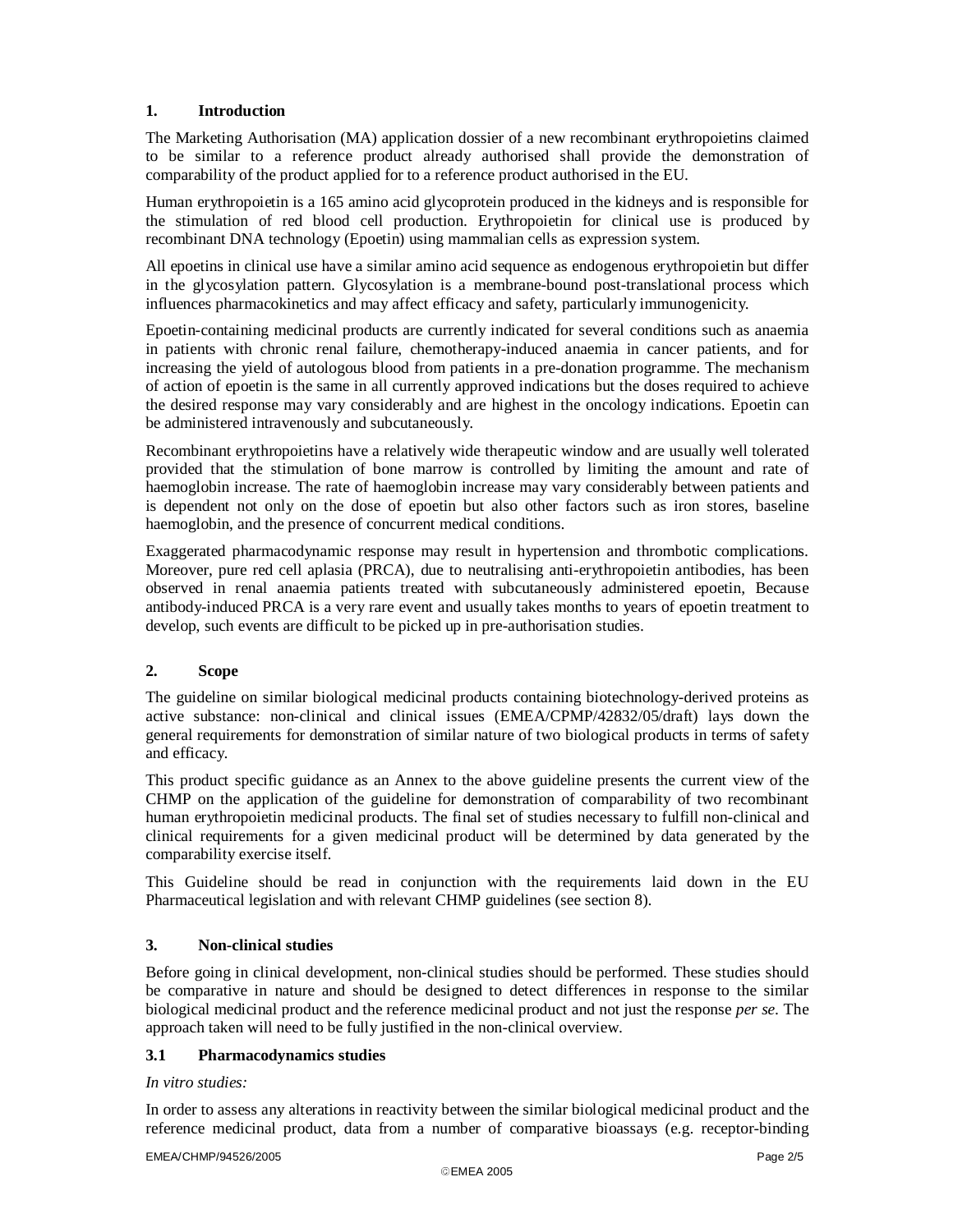studies, cell proliferation assays), many of which may already be available from quality-related bioassays, should be provided.

## *In vivo studies:*

The erythrogenic effects of similar biological medicinal product and the reference medicinal product should be quantitatively compared in an appropriate animal assay (e.g. the European Pharmacopoeia polycythaemic and/or normocythaemic mouse assay; data may be already available from qualityrelated bioassays). Additional information on the erythrogenic activity may be obtained from the described repeat dose toxicity study.

## **3.2 Toxicological studies**

Data from at least one repeat dose toxicity study in a relevant species (e.g. rat, dog) should be provided. Study duration should be at least 3 months. The study should be performed in accordance with the requirements of the "Note for Guidance on Repeated Dose Toxicity" (CPMP/SWP/1042/99) and include (i) pharmacodynamic measurements (i.e. effects on erythrogenic parameters like e.g. haemoglobin level, haematocrit, red blood cell count) and (ii) appropriate toxicokinetic measurements in accordance with the "Note for Guidance on Toxicokinetics: A Guidance for assessing systemic exposure in toxicological studies" (CPMP/ICH/384/95). In this context, special emphasis should be laid on the determination of immunogenic responses.

Data on local tolerance in at least one species should be provided in accordance with the "Note for Guidance for Non-clinical Local Tolerance Testing of Medicinal Products" (CPMP/SWP/2145/00). If feasible, local tolerance testing can be performed as part of the described repeat dose toxicity study.

Safety pharmacology, reproduction toxicology, mutagenicity and carcinogenicity studies are not routine requirements for non-clinical testing of similar biological medicinal products containing recombinant human erythropoietin as active substance.

## **4. Clinical studies**

## **4.1 Pharmacokinetic studies**

The relative pharmacokinetic properties of the similar biological medicinal product and the reference product should be determined in single dose crossover studies using subcutaneous and intravenous administration. Healthy volunteers are considered an appropriate study population. The primary PK parameter is AUC and the secondary PK parameters are  $C_{\text{max}}$  and T1/2. Equivalence margins have to be defined a priori and justified, primarily on clinical grounds.

## **4.2 Pharmacodynamic studies**

Reticulocyte count is a relevant pharmacodynamic marker for the activity of epoetin and recommended to be used in comparative pharmacodynamic studies. On the other hand, reticulocyte count is not an established surrogate marker for efficacy of epoetin and therefore no suitable endpoint in clinical trials.

## **4.3 Clinical efficacy studies**

Equivalent therapeutic efficacy between the similar and the reference product should be demonstrated in at least two adequately powered, randomised, parallel group clinical trials.

Confirmatory studies should preferably be double-blind to avoid bias. If this is not possible, at minimum the person(s) involved in decision-making (e.g. dose adjustment) should be blinded to treatment allocation.

Sensitivity to the effects of epoetin is higher in erythropoietin-deficient than non erythropoietindeficient conditions and is also dependent on the responsiveness of the bone marrow. Patients with renal anaemia are therefore recommended as the target study population as this would provide the most sensitive model.

The clinical trials should include a 'titration phase' study during anaemia correction and a 'maintenance phase' study in patients on epoetin maintenance therapy.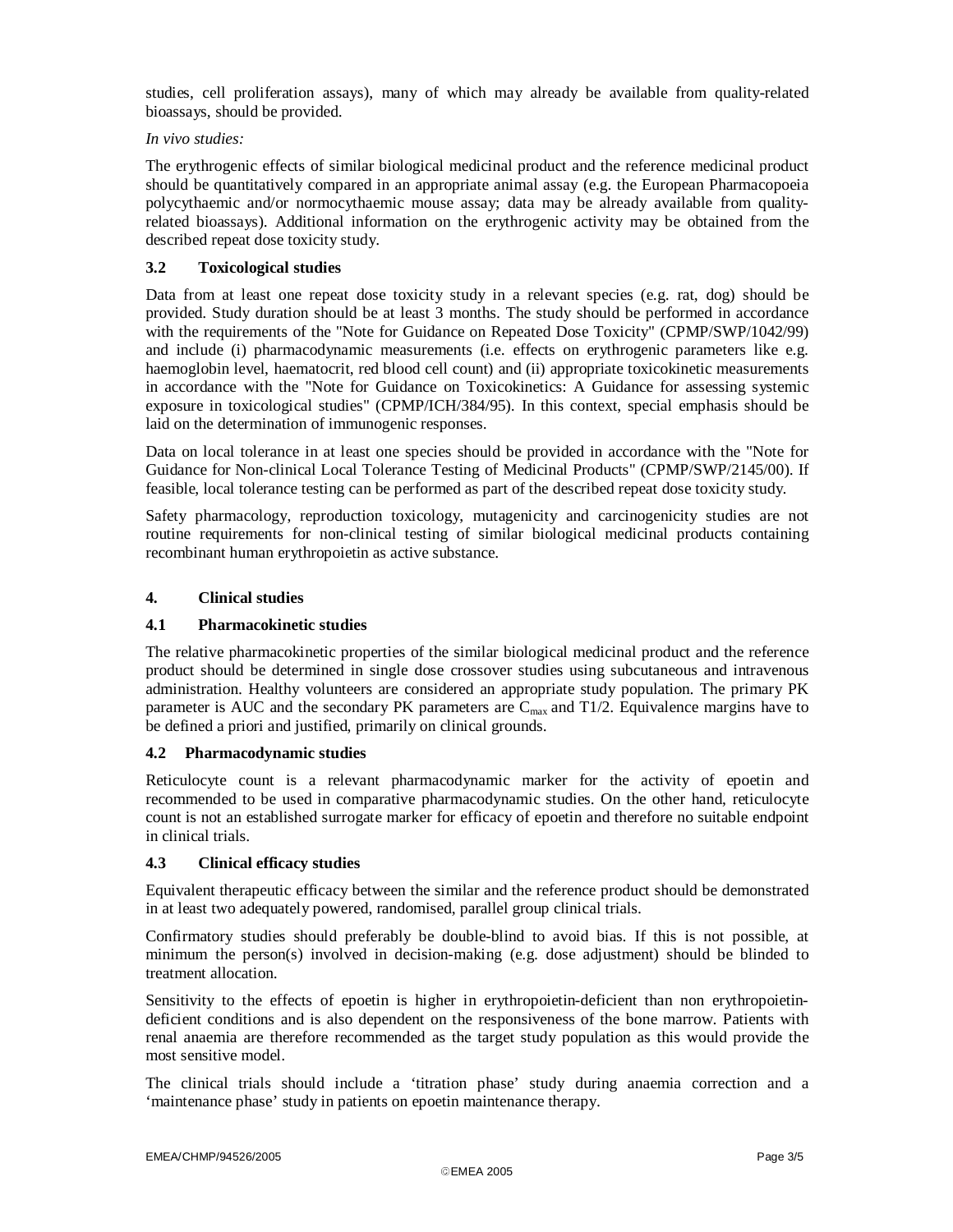A 'titration phase' study is important to determine response dynamics and dosing during the anaemia correction phase. It should only include treatment naïve patients or previously treated patients after a suitably long epoetin -free period (at least 3 months). The comparative phase should be at least 12 weeks in order to establish therapeutic equivalence of the similar and the reference product.

The study design for a maintenance study should minimise baseline heterogeneity and carry over effect of previous treatments. It is recommended to include in a maintenance phase study patients optimally titrated on the reference product (stable haemoglobin in the target range on stable epoetin dose and regimen) for at least three month. Thereafter, study subjects should be randomised to the similar or the reference product and followed up for of at least three month. A longer period comparative phase (e.g. 6 month) will be needed if baseline treatment heterogeneity and carry over effects cannot be excluded.

To avoid confounding factors, participating patients in either study should not have been receiving red blood cell transfusions for an appropriate length of time prior to the treatment phase.

In the course of these studies, epoetin doses should be closely titrated to achieve and maintain haemoglobin concentrations. The protocol should clearly pre-define the haemoglobin changes that will demand a change in the dose of epoetin.

Preferably, 'haemoglobin responder rate' (proportion of patients achieving a pre-specified haemoglobin target in the 'titration phase study') or 'haemoglobin maintenance rate' (proportion of patients maintaining haemoglobin levels within a pre-specified range in the 'maintenance phase' study) and epoetin dosage should be co-primary endpoints. The fact that epoetin dose is titrated to achieve the desired response reduces the sensitivity of the haemoglobin-targeted endpoints to detect possible differences in the efficacy of the treatment arms. The need of combined end points should therefore be considered but knowing that this reduces the sensitivity of trial. Regardless of the endpoint definition, any relevant difference in the used dose would contradict the assumption of similarity.

Transfusion requirement should be included as secondary endpoint.

Due to different epoetin doses necessary to achieve target haemoglobin level in pre-dialysis and dialysis patients, these two populations should be investigated in separate studies.

Therapeutic equivalence has to be demonstrated for both routes of administration. This is best achieved by performing separate studies (e.g. a 'titration phase' s.c. study in a pre-dialysis population and a 'maintenance phase' i.v. study in a haemodialysis population).

## **5. Clinical safety**

Safety data from at least 300 patients treated with the similar biological medicinal product in the efficacy trials is considered sufficient to provide an adequate pre-marketing safety database and to exclude excessive immunogenicity.

The applicant should provide at least 12-month immunogenicity data in patients treated with the similar biological medicinal product. In this respect, retention samples for both 'titration' and 'maintenance' studies are recommended. For detection of anti-epoetin antibodies, a validated, highly sensitive assay should be used.

## **6. Pharmacovigilance plan**

The sponsor has to present a pharmacovigilance plan to address immunogenicity and potential rare serious adverse events. Special attention should be paid on the possibility of antibody-induced PRCA and immune-related adverse events.

For those indications where higher epoetin doses are required additional safety data should be generated.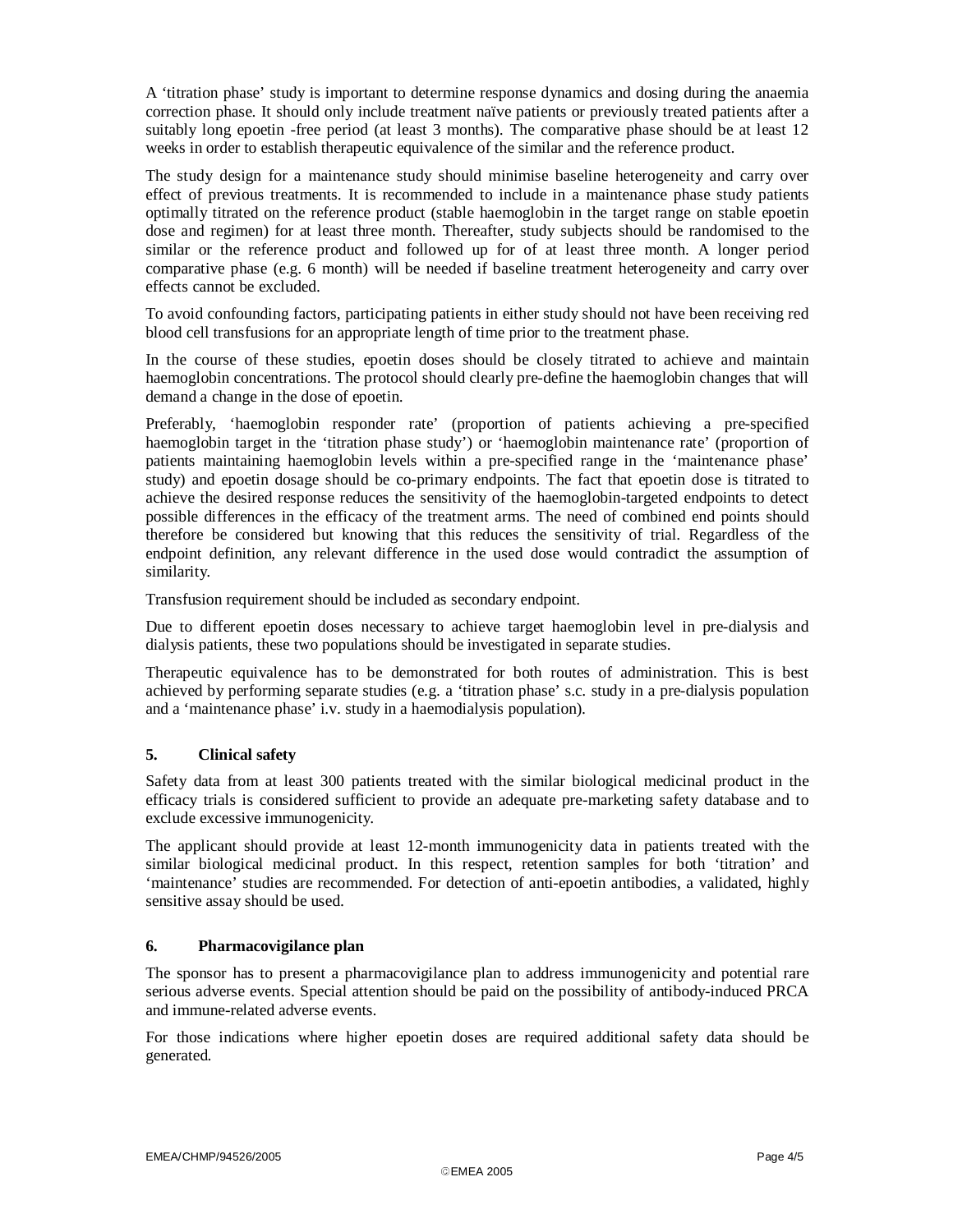## **7. Extension of indication**

Appropriate demonstration of efficacy and safety in the most sensitive clinical model (renal failure), may allow extension to other indications of the reference product if the mode of action is the same and if appropriately justified by current scientific knowledge.

## **8. References**

- Directive 2001/83/EC, as amended.
- Part II of the Annex I of Directive 2001/83/EC, as amended.
- Guideline on similar biological medicinal products (CHMP/437/04/)
- Guideline on similar biological medicinal products containing biotechnology-derived proteins as active substance: non-clinical and clinical issues (EMEA/CPMP/42832/05/draft).
- Note for guidance on repeated dose toxicity (CPMP/SWP/1042/99).
- Note for guidance on toxicokinetics: A Guidance for assessing systemic exposure in toxicological studies" (CPMP/ICH/384/95).
- Note for guidance on non-clinical local tolerance testing of medicinal products (CPMP/SWP/2145/00).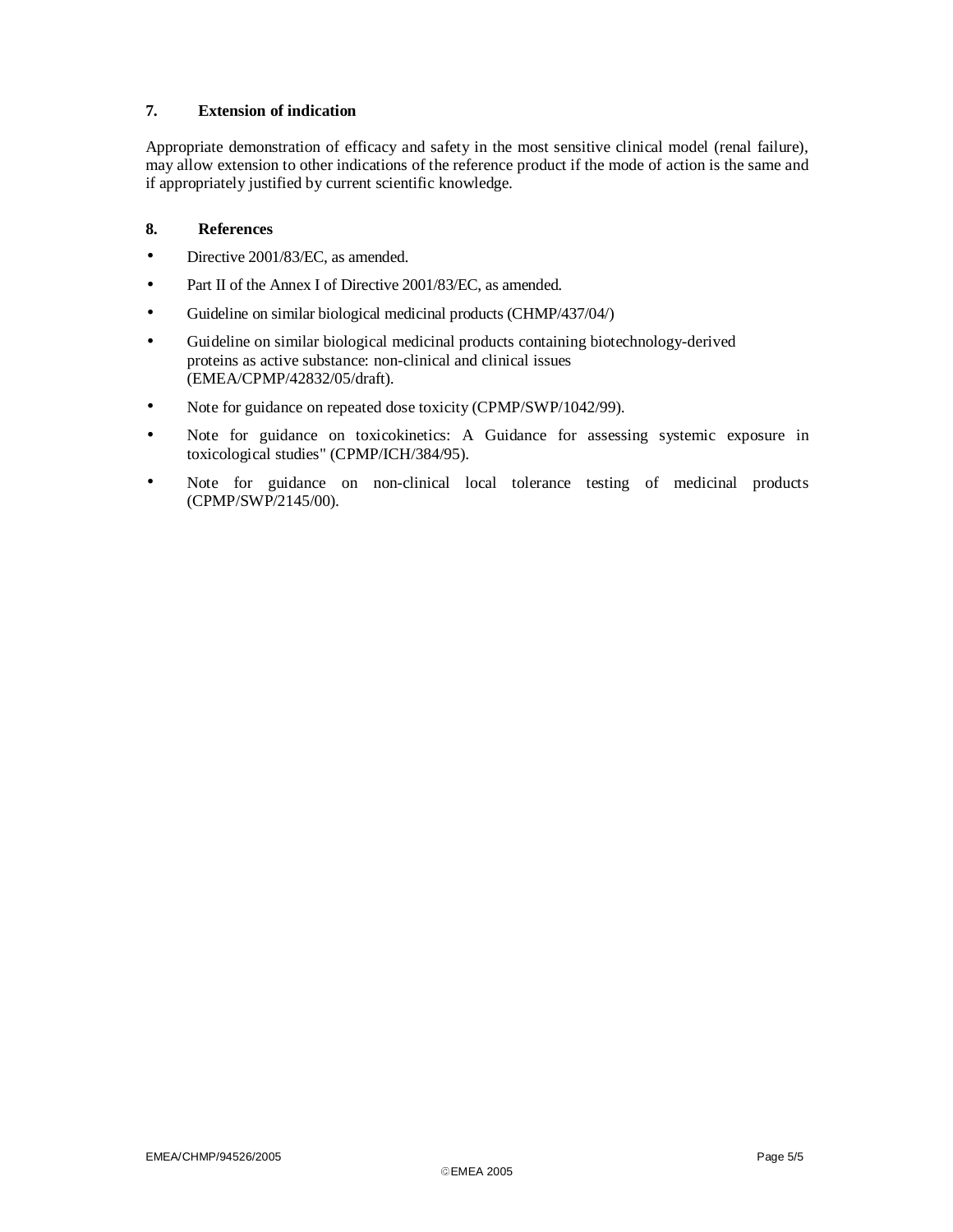

European Medicines Agency Evaluation of Medicines for Human Use

> London, 16 June 2005 EMEA/CHMP/31329/2005

# **COMMITTEE FOR MEDICINAL PRODUCTS FOR HUMAN USE (CHMP)**

## ANNEX GUIDELINE ON SIMILAR BIOLOGICAL MEDICINAL PRODUCTS CONTAINING BIOTECHNOLOGY-DERIVED PROTEINS AS ACTIVE SUBSTANCE: NON-CLINICAL AND CLINICAL ISSUES

# **GUIDANCE ON BIOSIMILAR MEDICINAL PRODUCTS CONTAINING RECOMBINANT GRANULOCYTE-COLONY STIMULATING FACTOR**

| <b>DISCUSSION AT THE BMWP WORKING PARTY</b> | FEBRUARY 2005    |
|---------------------------------------------|------------------|
| <b>TRANSMISSION TO CHMP</b>                 | <b>JUNE 2005</b> |
| <b>RELEASE FOR CONSULTATION</b>             | <b>JUNE 2005</b> |
| <b>DEADLINE FOR COMMENTS</b>                | OCTOBER 2005     |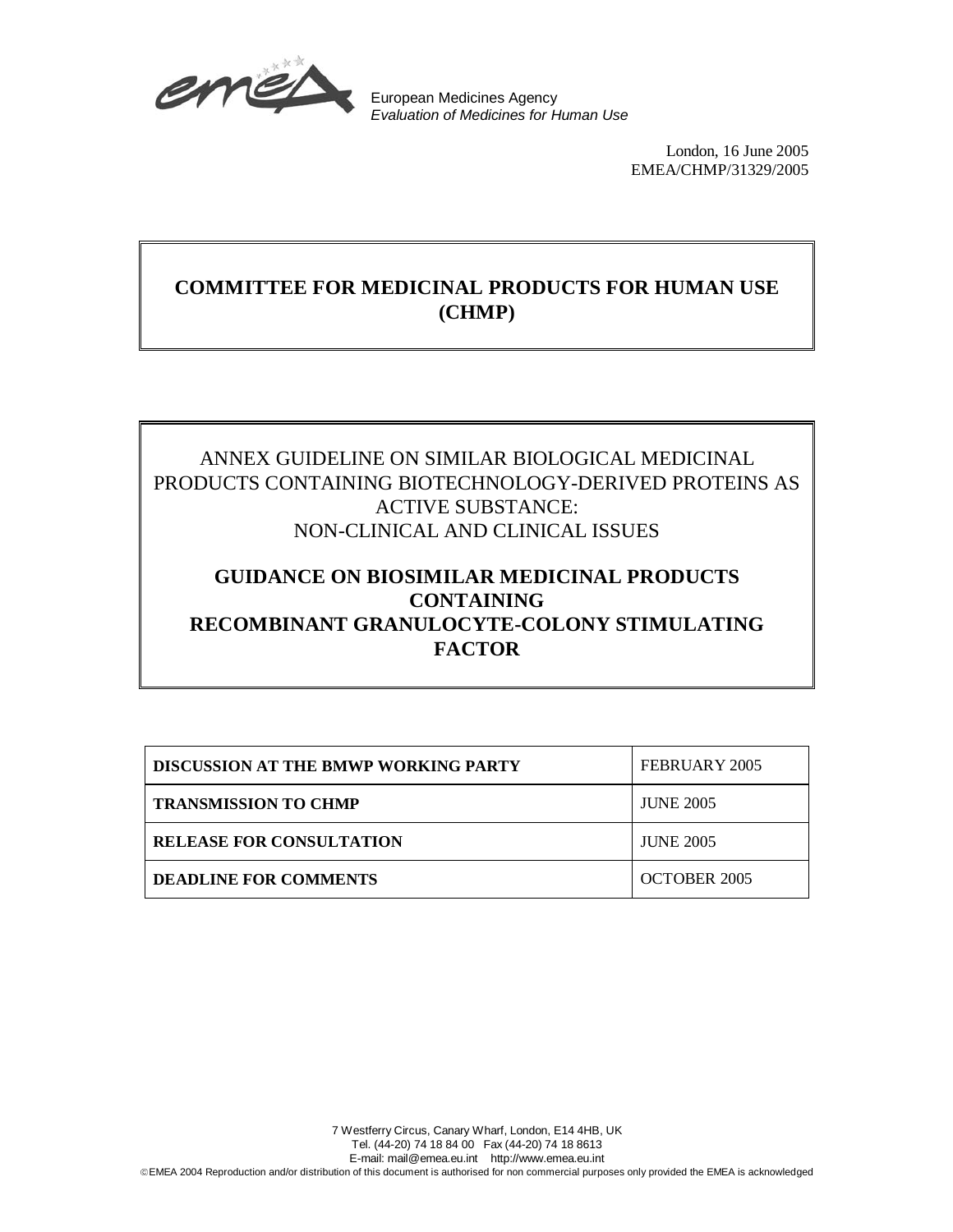## **1. Introduction**

The marketing authorisation application dossier of a new recombinant Granulocyte Colony-stimulating Factor (rG-CSF) claimed to be similar to a reference product already authorised in the EU shall provide the demonstration of comparability of the product applied for to this reference product.

Human G-CSF is a single polypeptide chain protein of 174 amino acids with *O*-glycosylation at one threonine residue. Recombinant G-CSFs produced in *E. coli* (filgrastim) and in CHO (lenograstim) are in clinical use. Compared to the human and to the mammalian cell culture derived G-CSF, the *E. coli*  protein has an additional amino-terminal methionine and no glycosylation. The rG-CSF protein contains one free cysteinyl residue and two disulphide bonds. Physico-chemical and biological methods are available for characterisation of the protein.

Effects of G-CSF on the target cells are mediated through its transmembrane receptor that forms homooligomeric complexes upon ligand binding. Several isoforms of the G-CSF receptor arising from alternative RNA splicing leading to differences in the intracytoplasmic sequences have been isolated. One soluble isoform is known. However, the extracellular, ligand-binding domains of the known isoforms are identical. Consequently, the effects of rG-CSF are mediated via a single affinity class of receptors.

Antibodies to the currently marketed E. coli derived rG-CSF occur infrequently. These have not been described to have major consequences for efficacy or safety. RG-CSF is administered subcutaneously or intravenously. Possible patient-related risk factors of immune response are unknown.

## **2. Scope**

The guideline on similar biological medicinal products containing biotechnology-derived proteins as active substance: non-clinical and clinical issues (EMEA/CHMP/42832/05/draft) lays down the general requirements for demonstration of similar nature of such biological products in terms of safety and efficacy.

This product-specific guidance is an annex to the above-mentioned guideline. It presents the current view of the CHMP on the application of the main guideline for demonstration of comparability of two rG-CSF-containing medicinal products. The final set of studies necessary to fulfil non-clinical and clinical requirements for a given medicinal product will be determined by data generated by the comparability exercise itself.

This Guideline should be read in conjunction with the requirements laid down in the EU Pharmaceutical legislation and with relevant CHMP guidelines (see section 7).

## **3. Non-clinical studies**

Before going into clinical development, non-clinical studies should be performed. These studies should be comparative in nature and should be designed to detect differences in the response to the similar biological medicinal and the reference medicinal product - not just the response *per se.* The approach taken will need to be fully justified in the non-clinical overview.

## **3.1 Pharmacodynamics studies**

## *In vitro studies:*

At the receptor level, comparability of test and reference medicinal product should be demonstrated in appropriate *in vitro* receptor-binding assays. Such data may already be available from bioassays that were used to measure potency in the evaluation of biological characteristics in module 3. It is important that assays used for comparability will have appropriate sensitivity to detect differences and that experiments are based on a sufficient number of dilutions per curve to fully characterise the concentration-response relationship.

*In vivo studies:* 

EMEA/CHMP/31329/2005 Page 2/4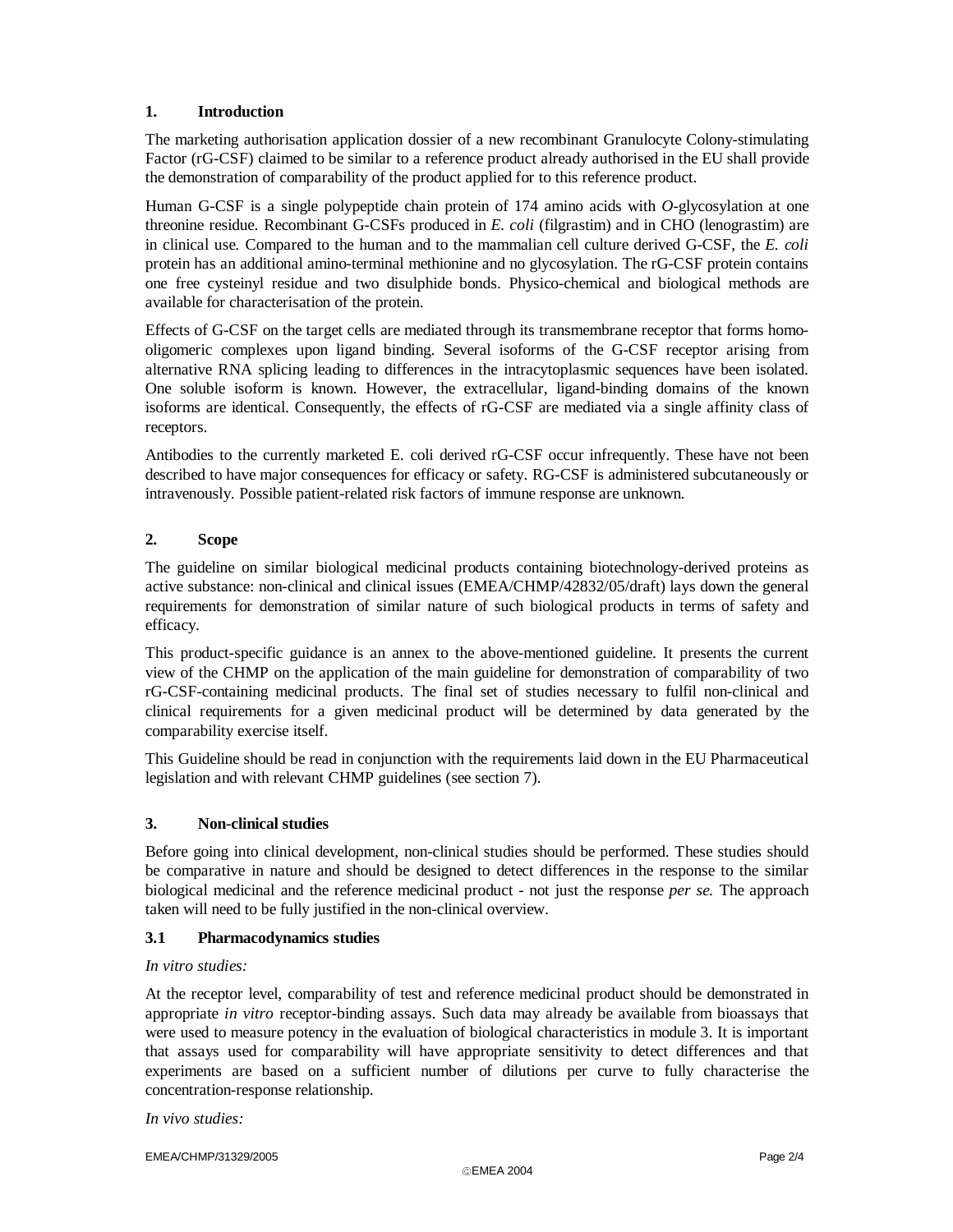*In vivo* rodent models, neutropenic and non-neutropenic, should be used to compare the pharmacodynamic effects of the test and the reference medicinal product.

## **3.2 Toxicological studies**

Data from at least one repeat dose toxicity study in a relevant species should be provided. Study duration should be at least 28 days. The study should be performed in accordance with the requirements of the "Note for Guidance on Repeated Dose Toxicity" (CPMP/SWP/1042/99) and include (i) pharmacodynamic measurements and (ii) appropriate toxicokinetic measurements in accordance with the "Note for Guidance on Toxicokinetics: A Guidance for assessing systemic exposure in toxicological studies" (CPMP/ICH/384/95). In this context, special emphasis should be laid on the determination of immunogenic responses.

Data on local tolerance in at least one species should be provided in accordance with the "Note for Guidance for Non-clinical Local Tolerance Testing of Medicinal Products" (CPMP/SWP/2145/00). If feasible, local tolerance testing can be performed as part of the described repeat dose toxicity study.

Safety pharmacology, reproduction toxicology, mutagenicity and carcinogenicity studies are not routine requirements for non-clinical testing of similar biological medicinal products containing recombinant G-CSF as active substance.

## **4. Clinical studies**

## **4.1 Pharmacokinetic studies**

The relative pharmacokinetic properties of the similar biological medicinal product and the reference product should be determined in single dose crossover studies using subcutaneous and intravenous administration. The primary PK parameter is AUC and the secondary PK parameters are  $C_{\text{max}}$  and T1/2. The general principles for demonstration of bioequivalence should apply.

## **4.2 Pharmacodynamic studies**

The absolute neutrophil count (ANC) is the relevant pharmacodynamic marker for the activity of r-G-CSF. The pharmacodynamic effect of the test and the reference products should be compared in healthy volunteers. The selected dose should be in the linear ascending part of the dose-response curve. Studies at more than one dose level may be useful. The CD34<sup>+</sup> cell count should be reported as a secondary PD endpoint. The equivalence range should be justified.

## **4.3 Clinical efficacy studies**

rG-CSF can be used for several purposes such as:

Reduction in the duration of neutropenia after cancer chemotherapy or myeloablative therapy followed by bone marrow transplantation.

- Mobilisation of peripheral blood progenitor cells (PBPCs);
- For treatment of severe congenital, cyclic, or idiopathic neutropenia
- Treatment of persistent neutropenia in patients with advanced human immunodeficiency virus (HIV) infection

## The posology varies in these conditions.

The recommended clinical model for the demonstration of comparability of the test and the reference product is the prophylaxis of severe neutropenia after cytotoxic chemotherapy in a homogenous patient group. This model requires a chemotherapy regimen that is known to induce a severe neutropenia in patients. A two-arm therapeutic equivalence study is sufficient in chemotherapy models with known frequency of severe neutropenia where reference product is indicated. If other chemotherapy regimens are used, a three arms trial, including placebo, may be needed. The sponsor must justify the equivalence delta for the primary efficacy variable, the duration of severe neutropenia (ANC below  $0.5 \times 10^9$ /l). The incidence of febrile neutropenia, infections and the cumulative r-G-CSF dose are secondary variables. The main emphasis is on the first chemotherapy cycle.